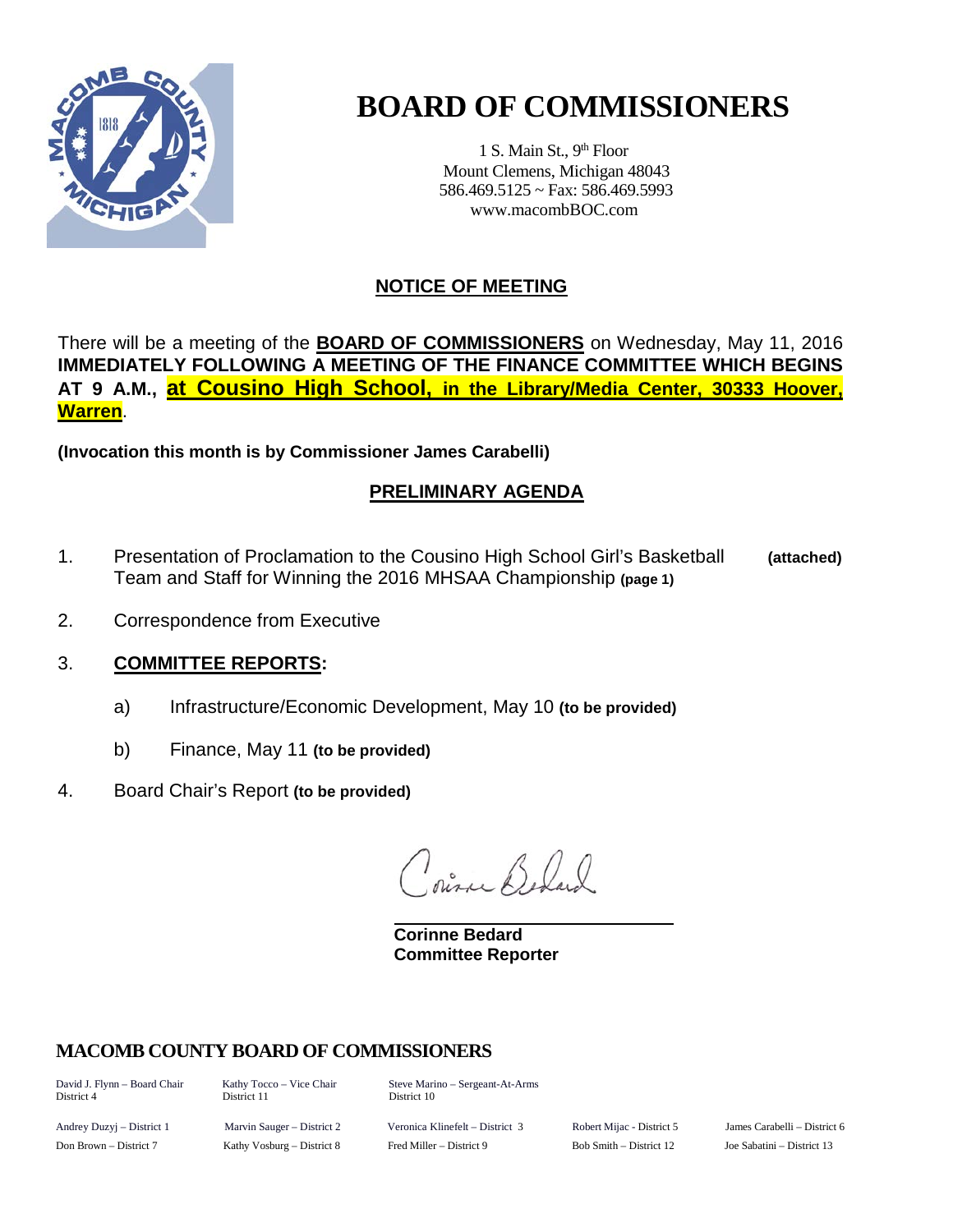### **Presentation of Proclamation: Honoring the 2016 Paul K. Cousino High School Girls Basketball Team on their Championship Season**

- 1. Introduction BOC Chair Dave Flynn
- 2. Welcoming Remarks
	- a. Commissioner Marv Sauger
	- b. Dr Sharon Irvine, WCS Chief Human Resources Officer and Acting Superintendent
	- c. Paul K. Cousino High School Principal Bradley Perkins
- 3. Congratulatory Remarks
	- a. Sheriff Anthony Wickersham
	- b. County Executive Mark Hackel
	- c. County Treasurer Derek Miller
	- d. Commissioner Kathy Tocco
- 4. Presentation of Proclamation Joe Cochran (Warren TV)
	- 1. Athletic Director Aaron Setlak
	- 2. Head Coach Mike Lee
	- 3. Assistant Coach Mike Rocheleau
	- 4. Assistant Coach Gary Boehmer
	- 5. Assistant Coach Scott Freckelton
	- 6. Assistant Coach Dan Rocheleau
	- 7. Team Manager Sydney Vojtush
	- 8. Rachel Hayes
	- 9. Kierra Fletcher
	- 10. Kendall Homic
	- 11. Aubrey Fetzer
	- 12. Mackenzie Cook
	- 13. Kennedy Gasowski
	- 14. Meredith Hinz
	- 15. Mackenzie Anderson
	- 16. Aubrey Holman
	- 17. Hana Grebovic
	- 18. Sophie Moore
	- 19. Erin McArthur
	- 20. Kate McArthur